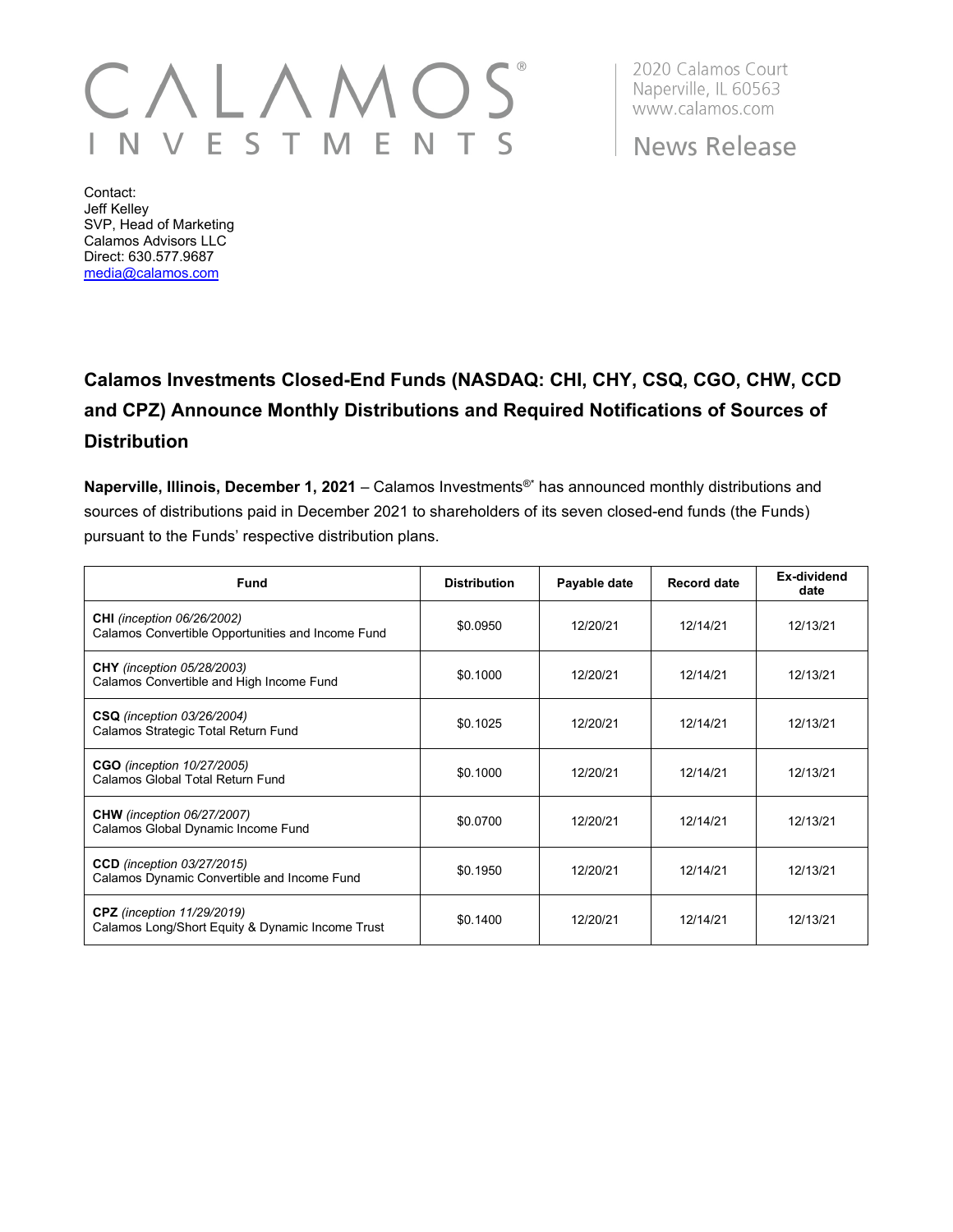The following table provides estimates of Calamos Global Total Return Fund's and Calamos Global Dynamic Income Fund's distribution sources, reflecting YTD cumulative experience. The Funds attribute these estimates equally to each regular distribution throughout the year.

| Distribution Components for December 2021's Payable Date | CGO      | <b>CHW</b> |
|----------------------------------------------------------|----------|------------|
| Ordinary Income                                          | \$0,0000 | \$0.0000   |
| Short-Term Capital Gains                                 | \$0.1000 | \$0.0700   |
| Long-Term Capital Gains                                  | \$0,0000 | \$0.0000   |
| Return of Capital                                        | \$0,0000 | \$0.0000   |
| <b>Total Distribution (Level Rate)</b>                   | \$0.1000 | \$0.0700   |
| 2022 Fiscal YTD Data                                     | CGO      | <b>CHW</b> |
| Ordinary Income                                          | \$0.0000 | \$0.0014   |
| Short-Term Capital Gains                                 | \$0.1196 | \$0.0700   |
| Long-Term Capital Gains                                  | \$0.0804 | \$0.0686   |
| Return of Capital                                        | \$0.0000 | \$0.0000   |
| <b>Total Fiscal YTD Distribution (Level Rate)</b>        | \$0.2000 | \$0.1400   |

Regarding Calamos' remaining five closed-end funds, which operate under a managed distribution policy: The information below is required by an exemptive order granted to the Funds by the US Securities and Exchange Commission and includes the information sent to shareholders regarding the sources of the Funds' distributions.

The following table sets forth the estimated amount of the sources of distribution for purposes of Section 19 of the Investment Company Act of 1940, as amended, and the related rules adopted thereunder. The Funds estimate the following percentages, of their respective total distribution amount per common share, attributable to (i) current and prior fiscal year net investment income, (ii) net realized short-term capital gain, (iii) net realized longterm capital gain and (iv) return of capital or other capital source as a percentage of the total distribution amount. These percentages are disclosed for the current distribution as well as the fiscal YTD cumulative distribution amount per common share for the Funds. The following table provides estimates of each Fund's distribution sources, reflecting YTD cumulative experience. The Funds attribute these estimates equally to each regular distribution throughout the year.

|             |                                      |                                  | <b>Estimated Per Share Sources of Distribution</b> |                            |                    |                          | <b>Estimated Percentage of Distribution</b> |                            |                    |                      |
|-------------|--------------------------------------|----------------------------------|----------------------------------------------------|----------------------------|--------------------|--------------------------|---------------------------------------------|----------------------------|--------------------|----------------------|
| <b>Fund</b> |                                      | Per Share<br><b>Distribution</b> | <b>Net</b><br>Income                               | <b>Short-Term</b><br>Gains | Long-Term<br>Gains | Return of<br>Capital     | <b>Net</b><br>Income                        | <b>Short-Term</b><br>Gains | Long-Term<br>Gains | Return of<br>Capital |
| <b>CHI</b>  | <b>Current Month</b>                 | 0.0950                           | -                                                  | ۰                          | 0.0950             | $\overline{\phantom{a}}$ | $0.0\%$                                     | $0.0\%$                    | 100.0%             | 0.0%                 |
|             | <b>Fiscal YTD</b><br>Net Asset Value | 0.1900<br>14.93                  | ۰                                                  | 0.0639                     | 0.1261             | $\blacksquare$           | $0.0\%$                                     | 33.6%                      | 66.4%              | 0.0%                 |
| CHY         | <b>Current Month</b>                 | 0.1000                           | 0.0257                                             | 0.0392                     | 0.0351             | $\overline{\phantom{a}}$ | 25.7%                                       | 39.2%                      | 35.1%              | $0.0\%$              |
|             | Fiscal YTD                           | 0.2000                           | 0.0257                                             | 0.0785                     | 0.0958             | ٠                        | 12.9%                                       | 39.3%                      | 47.9%              | $0.0\%$              |
|             | Net Asset Value                      | 15.78                            |                                                    |                            |                    |                          |                                             |                            |                    |                      |
| <b>CSQ</b>  | <b>Current Month</b>                 | 0.1025                           | 0.0209                                             | 0.0320                     | 0.0426             | 0.0070                   | 20.4%                                       | 31.2%                      | 41.6%              | 6.8%                 |
|             | Fiscal YTD                           | 0.2050                           | 0.0209                                             | 0.0320                     | 0.1451             | 0.0070                   | 10.2%                                       | 15.6%                      | 70.8%              | 3.4%                 |
|             | <b>Net Asset Value</b>               | 18.25                            |                                                    |                            |                    |                          |                                             |                            |                    |                      |
| <b>CCD</b>  | <b>Current Month</b>                 | 0.1950                           |                                                    |                            | 0.1950             | $\overline{\phantom{a}}$ | 0.0%                                        | 0.0%                       | 100.0%             | 0.0%                 |
|             | <b>Fiscal YTD</b>                    | 0.3900                           | $\overline{\phantom{0}}$                           | 0.0249                     | 0.3651             | ٠                        | $0.0\%$                                     | 6.4%                       | 93.6%              | 0.0%                 |
|             | Net Asset Value                      | 30.45                            |                                                    |                            |                    |                          |                                             |                            |                    |                      |
| <b>CPZ</b>  | <b>Current Month</b>                 | 0.1400                           | 0.0148                                             | $\overline{\phantom{0}}$   | 0.1252             | $\blacksquare$           | 10.6%                                       | $0.0\%$                    | 89.4%              | 0.0%                 |
|             | Fiscal YTD                           | 0.2800                           | 0.0148                                             | ۰                          | 0.2652             | $\blacksquare$           | 5.3%                                        | $0.0\%$                    | 94.7%              | $0.0\%$              |
|             | <b>Net Asset Value</b>               | 20.32                            |                                                    |                            |                    |                          |                                             |                            |                    |                      |

Note: NAV returns are as of November 30, 2021 and Distribution Returns include the distribution announced today.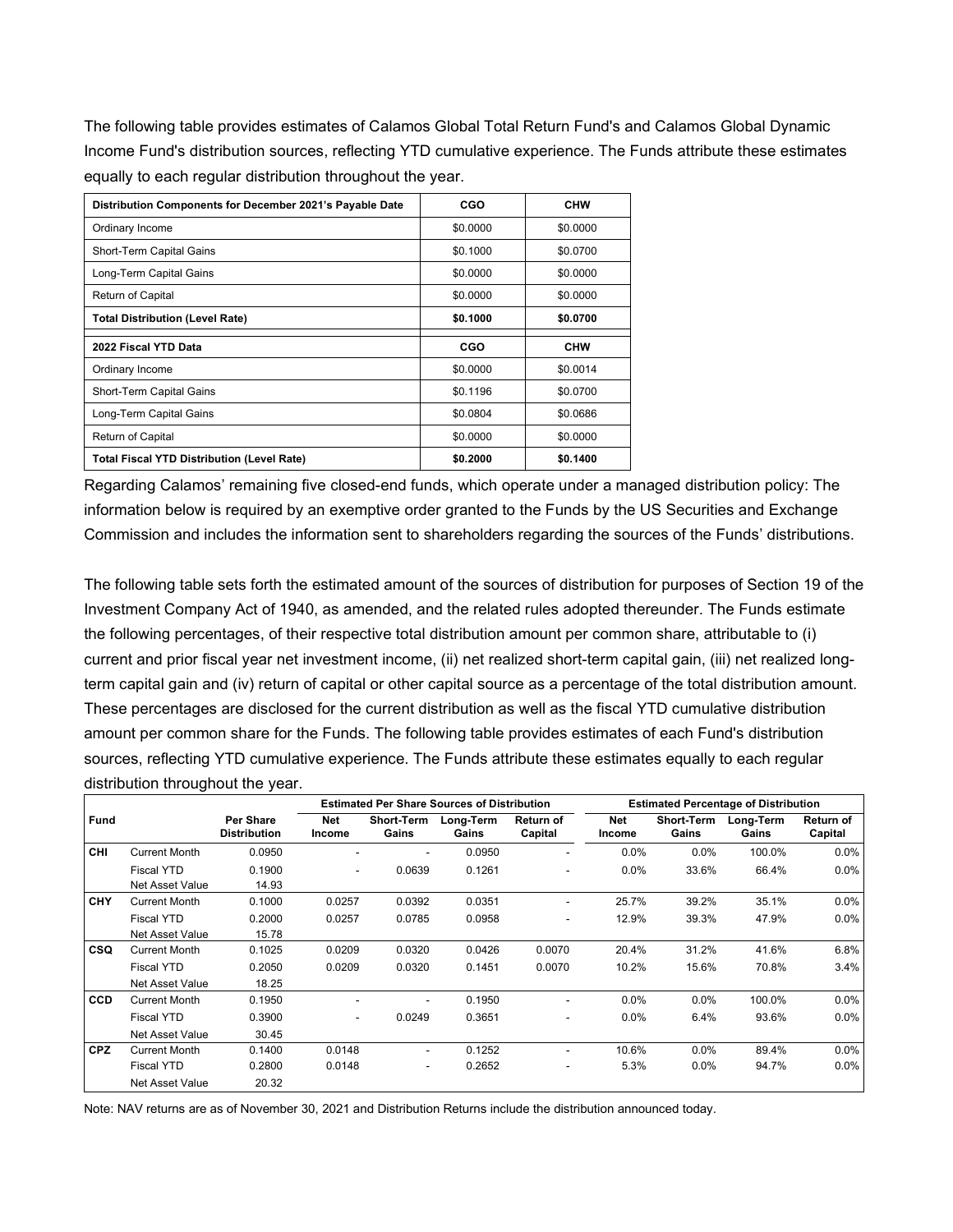You should not draw any conclusions about the Fund's investment performance from the amount of this distribution or from the terms of the Fund's plan.

If the Fund(s) estimate(s) that it has distributed more than its income and capital gains, a portion of your distribution may be a return of capital. A return of capital may occur, for example, when some or all of the money that you invested in the Fund is paid back to you. A return of capital distribution does not necessarily reflect the Fund's investment performance and should not be confused with 'yield' or 'income'.

The amounts and sources of distributions reported in this 19(a) notice are only estimates and are not being provided for tax reporting purposes. The actual amounts and sources of the amounts for accounting and tax purposes will depend upon the Fund's investment experience during the remainder of its fiscal year and may be subject to changes based on tax regulations. The Fund will send you a Form 1099 DIV for the calendar year that will tell you how to report these distributions for federal income tax purposes.

Return figures provided below are based on the change in the Fund's Net Asset Value per share ("NAV"), compared to the annualized distribution rate for this current distribution as a percentage of the NAV on the last day of the month prior to distribution record date.

|            |                          | Annualized                                |                                        |                                           |
|------------|--------------------------|-------------------------------------------|----------------------------------------|-------------------------------------------|
| Fund       | 5-Year<br>NAV Return (1) | <b>Fiscal YTD</b><br><b>NAV Dist Rate</b> | <b>Fiscal YTD</b><br><b>NAV Return</b> | <b>Fiscal YTD</b><br><b>NAV Dist Rate</b> |
| <b>CHI</b> | 17.28%                   | 7.64%                                     | $-3.03%$                               | 1.27%                                     |
| <b>CHY</b> | 17.30%                   | 7.60%                                     | $-3.08%$                               | 1.27%                                     |
| <b>CSQ</b> | 19.09%                   | 6.74%                                     | $-1.46%$                               | 1.12%                                     |
| <b>CCD</b> | 20.13%                   | 7.68%                                     | $-3.45%$                               | 1.28%                                     |
| <b>CPZ</b> | 8.84%                    | 8.27%                                     | -4.88%                                 | 1.38%                                     |

1 Since inception for CPZ

Note: NAV returns are as of November 30, 2021 and Distribution Returns include the distribution announced today.

While the NAV performance may be indicative of the Fund's investment performance, it does not measure the value of a shareholder's investment in the Fund. The value of a shareholder's investment in the Fund is determined by the Fund's market price, which is based on the supply and demand for the Fund's shares in the open market. Past performance does not guarantee future results.

Monthly distributions offer shareholders the opportunity to accumulate more shares in a fund via the automatic dividend reinvestment plan. For example, if a fund's shares are trading at a premium, distributions will be automatically reinvested through the plan at NAV or 95% of the market price, whichever is greater; if shares are trading at a discount, distributions will be reinvested at the market price through an open market purchase program. Thus, the plan offers current shareholders an efficient method of accumulating additional shares with a potential for cost savings. Please see the dividend reinvestment plan for more information.